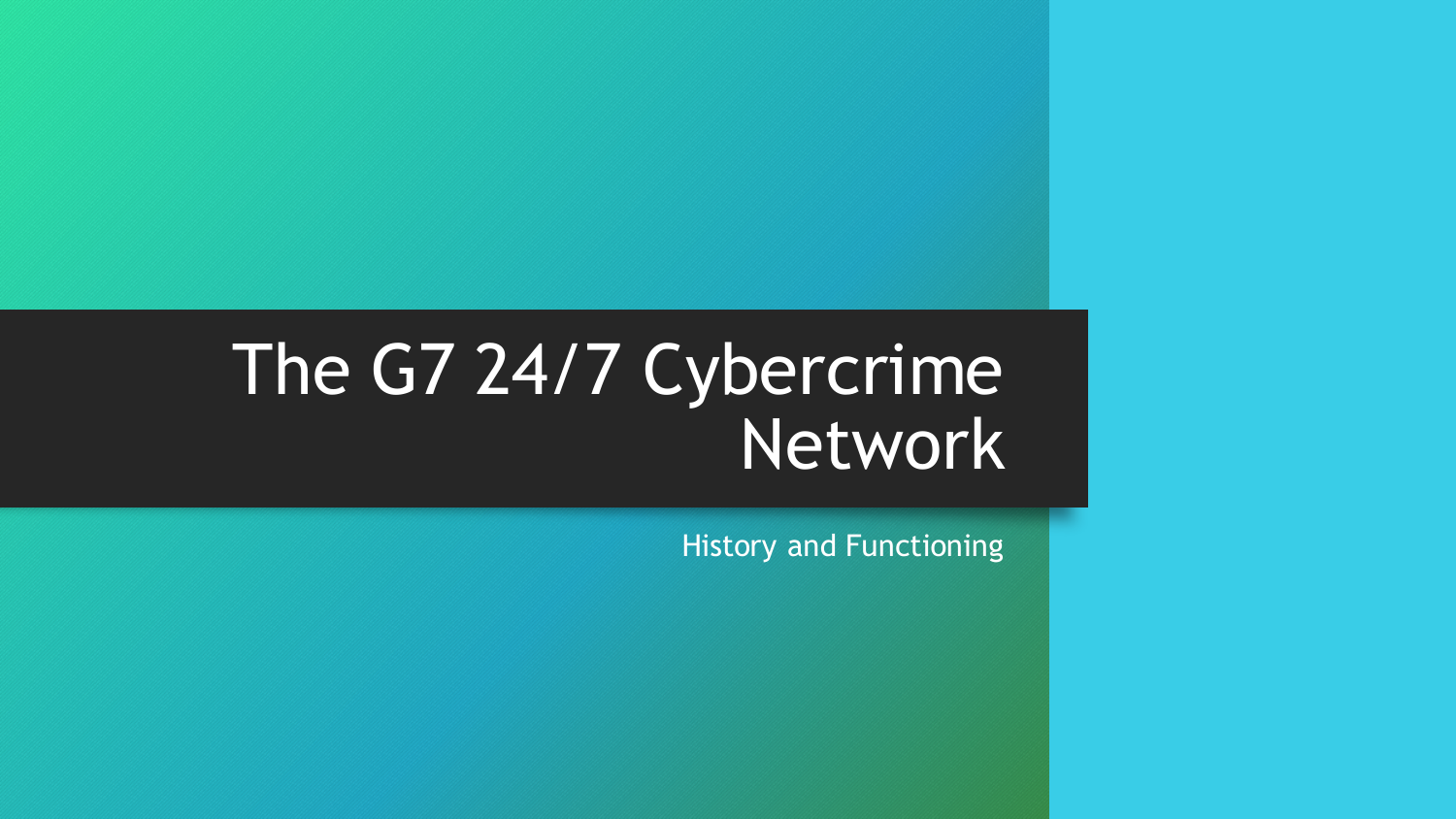## History of the Network

- Meeting of the G7 (G8) Justice and Home Affairs Ministers December 1997 called for creation of a network
	- "With regard to high-tech crime, we must start by recognizing that new computer and telecommunications technologies offer unprecedented opportunities for global communication. As nations become increasingly reliant upon these technologies, including wireless communications, their exploitation by high-tech criminals poses an ever-greater threat to public safety."
	- Statement of Principles included
		- No safe havens
		- Investigation and Prosecution must be coordinated among all concerned States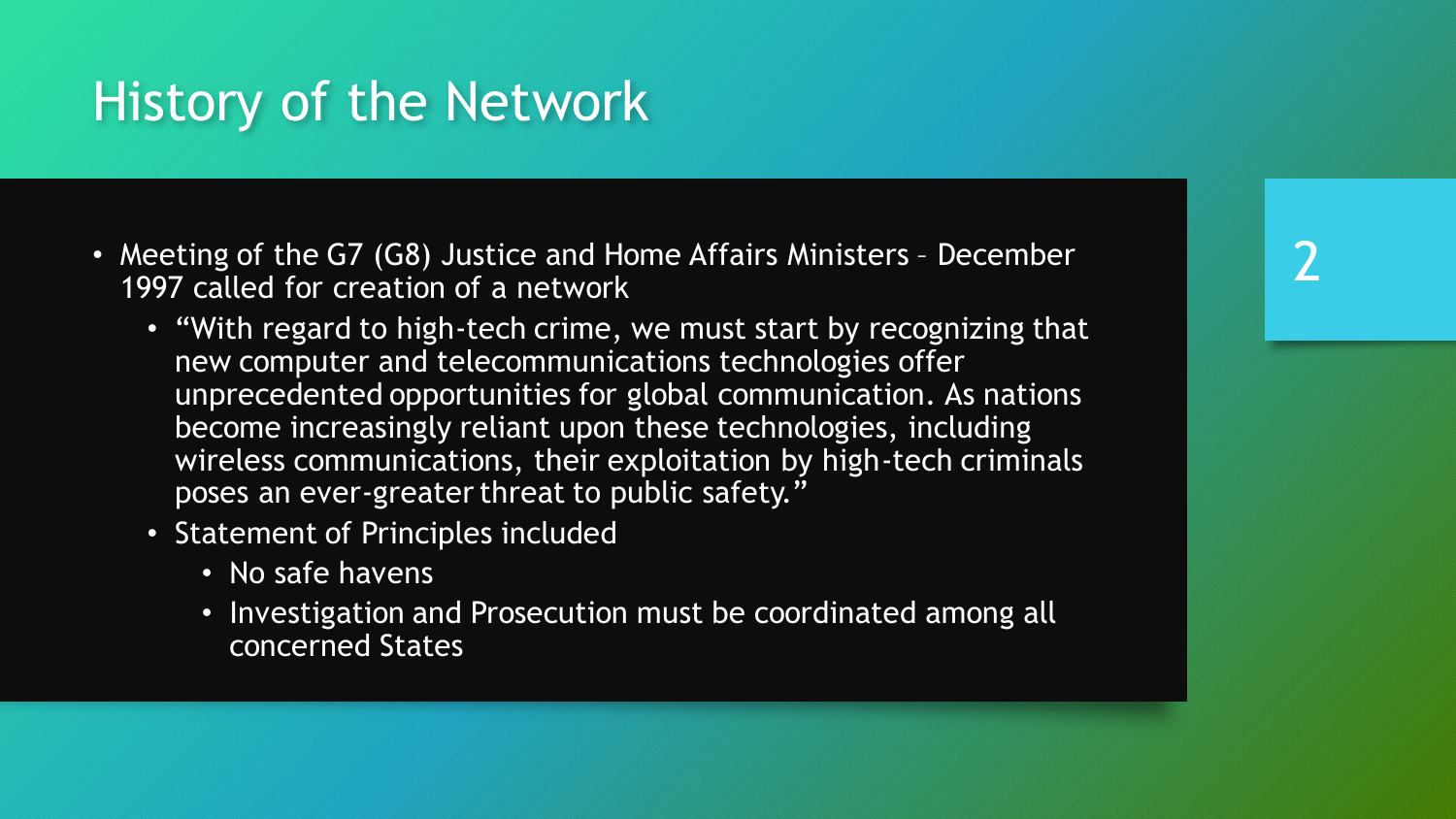## 1997 Action Plan

- "Use our established network of knowledgeable personnel to ensure a timely, effective response to transnational high-tech cases and designate a point-of-contact who is available on a twenty-four hour basis."
- "Review our legal systems to ensure that they appropriately criminalize abuses of telecommunications and computer systems and promote the investigation of high-tech crimes."
- "Continue to examine and develop workable solutions regarding: the preservation of evidence prior to the execution of a request for mutual assistance; transborder searches; and computer searches of data where the location of that data is unknown."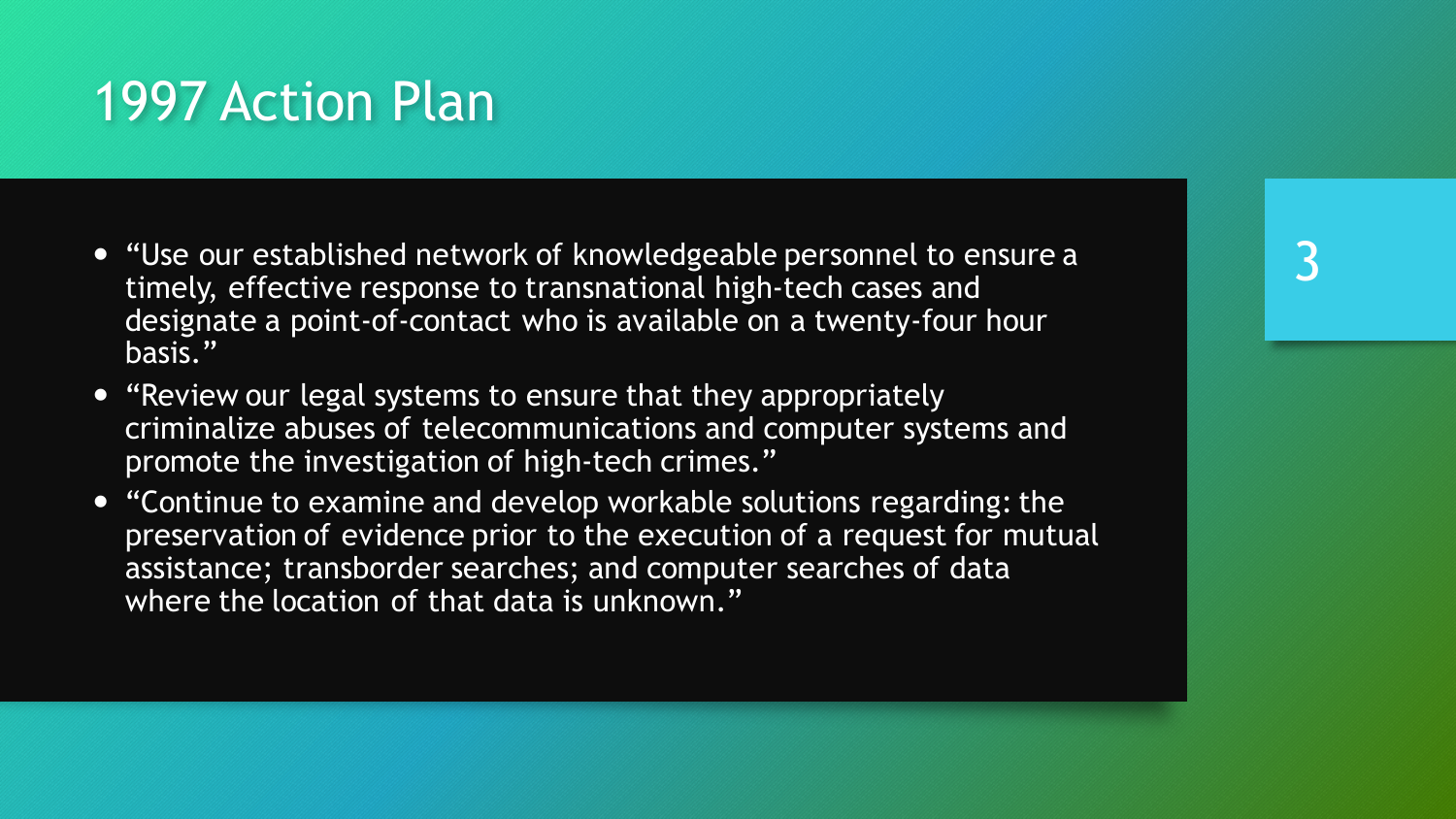## The G7 24/7 Network was Created (1998)

- Point to point network for urgent assistance in cybercrime matters
	- Single, English-speaking point of contact (POC)
	- Available 24 hours per day, 7 days per week
	- POC should be knowledgeable in cybercrime matters
- Primary purpose of the Network is to preserve data for subsequent transfer through mutual legal assistance channels
	- Described in the past as a "fast freeze and a slow thaw"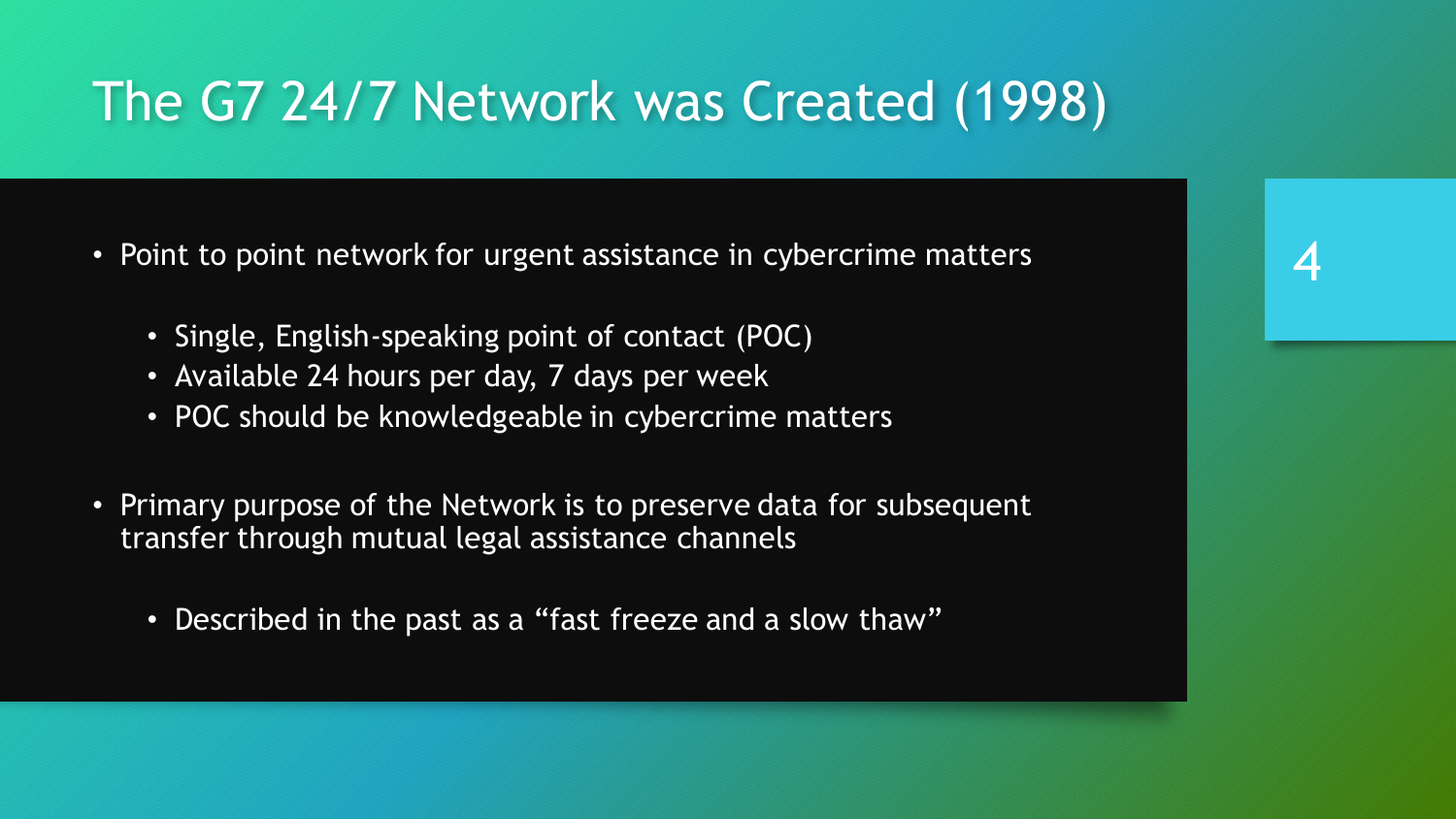## G7 24/7 Network Protocol

• The G7 24/7 points of contact are provided for investigations involving electronic evidence that require urgent assistance from foreign law enforcement. High-tech crimes raise new challenges for law enforcement. In investigations involving computer networks, it is often important for technically literate investigators to move at unprecedented speeds to preserve electronic data and locate suspects, often by asking Internet Service Providers to assist by preserving data. Therefore, to enhance and supplement (but not replace) traditional methods of obtaining assistance, the G7 has created the Network as a new mechanism to expedite contacts between Participating States or other autonomous law enforcement jurisdictions of a State (hereinafter referred to as "Participants").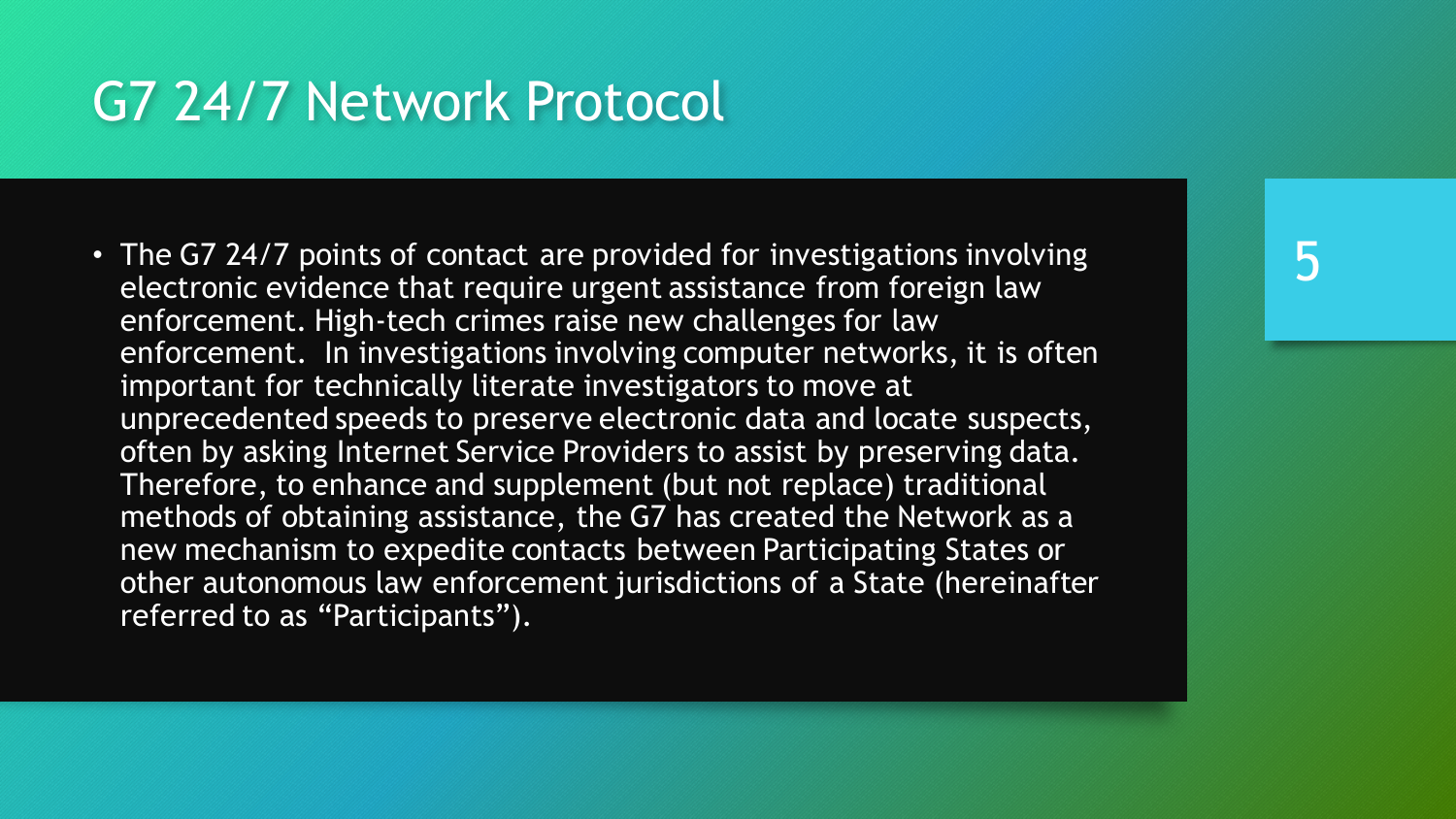## G7 24/7 Network Protocol

• The G7 24/7 points of contact are provided for investigations involving electronic evidence that require urgent assistance from foreign law enforcement. High-tech crimes raise new challenges for law enforcement. In investigations involving computer networks, it is often important for technically literate investigators to move at unprecedented speeds to **preserve electronic data** and locate suspects, often by asking Internet Service Providers to assist by preserving data. Therefore, to enhance and supplement (but not replace) traditional methods of obtaining assistance, the G7 has created the Network as a new mechanism to expedite contacts between Participating States or other autonomous law enforcement jurisdictions of a State (hereinafter referred to as "Participants").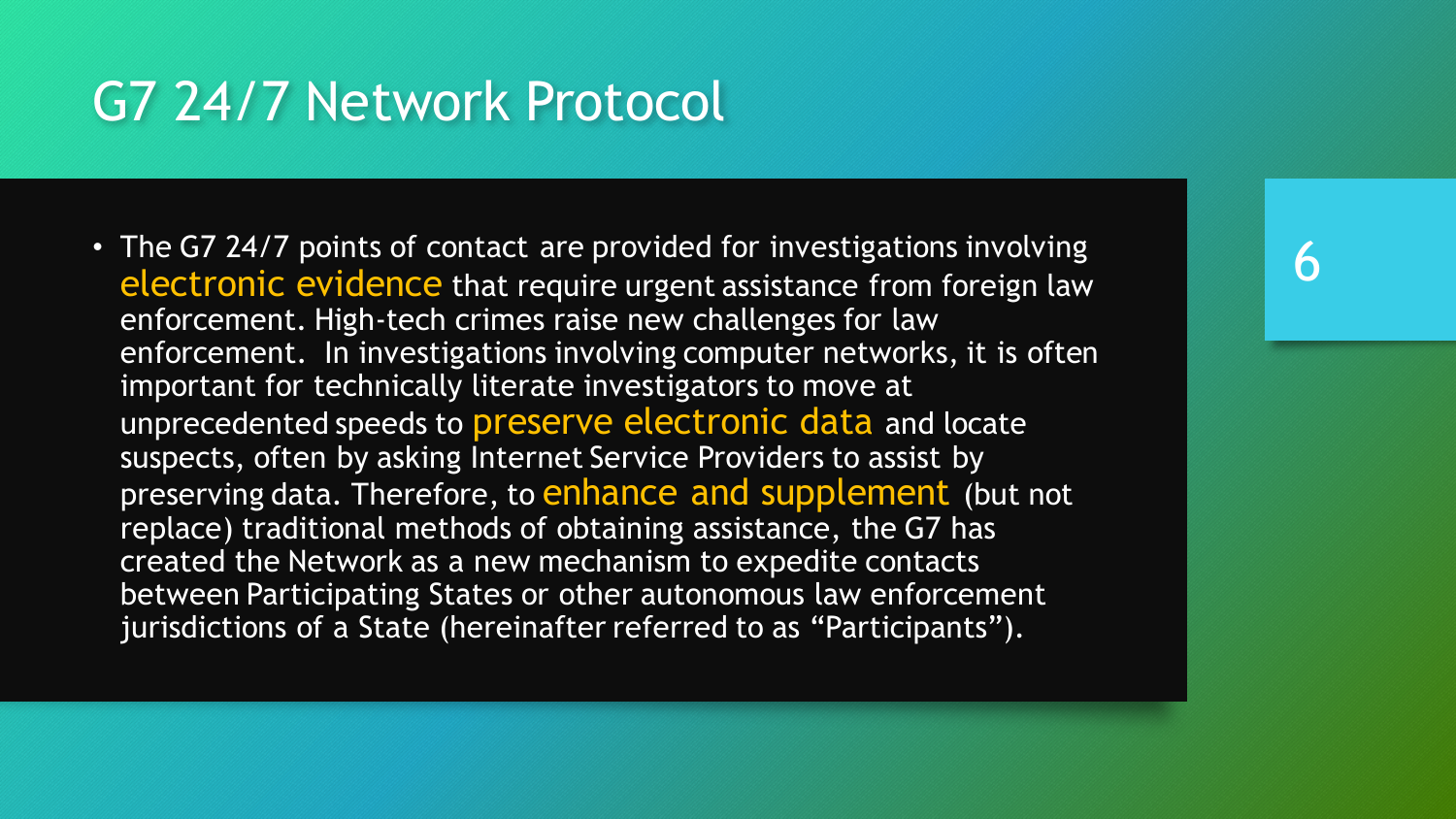#### How the Network Works

• Law enforcement agents seeking assistance from a foreign Participant may contact the 24-hour point of contact in their own state or autonomous law enforcement jurisdiction, and this domestic point of contact will contact his or her counterpart in the foreign Participant. Participants in the Network have committed to make their best efforts to ensure that Internet Service Providers freeze the information sought by a requesting Participant as quickly as possible. Participants have further committed to make their best efforts to produce information expeditiously. This is subject to the understanding that a requested Participant's legal, technical or resource considerations may affect the extent to which - and the time frame within which – the Participant may produce evidence, as well as the process of Mutual Legal Assistance, by which the requesting country seeks release of that information through the usual MLAT or Letters of Request procedure*."*

## 7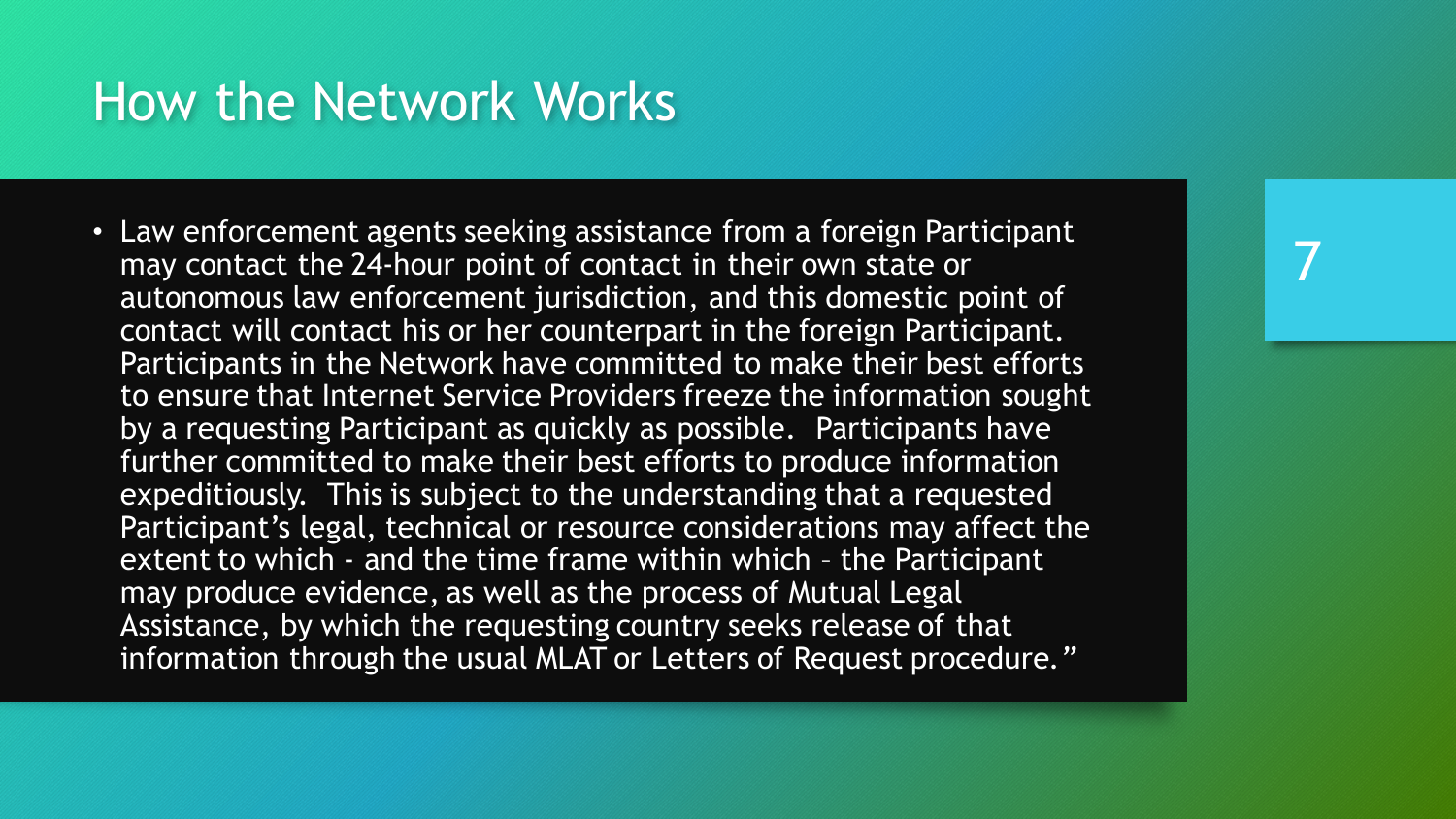## A Steadily Growing Network

8

• From a small group of countries in 1998 to 89 countries worldwide today.

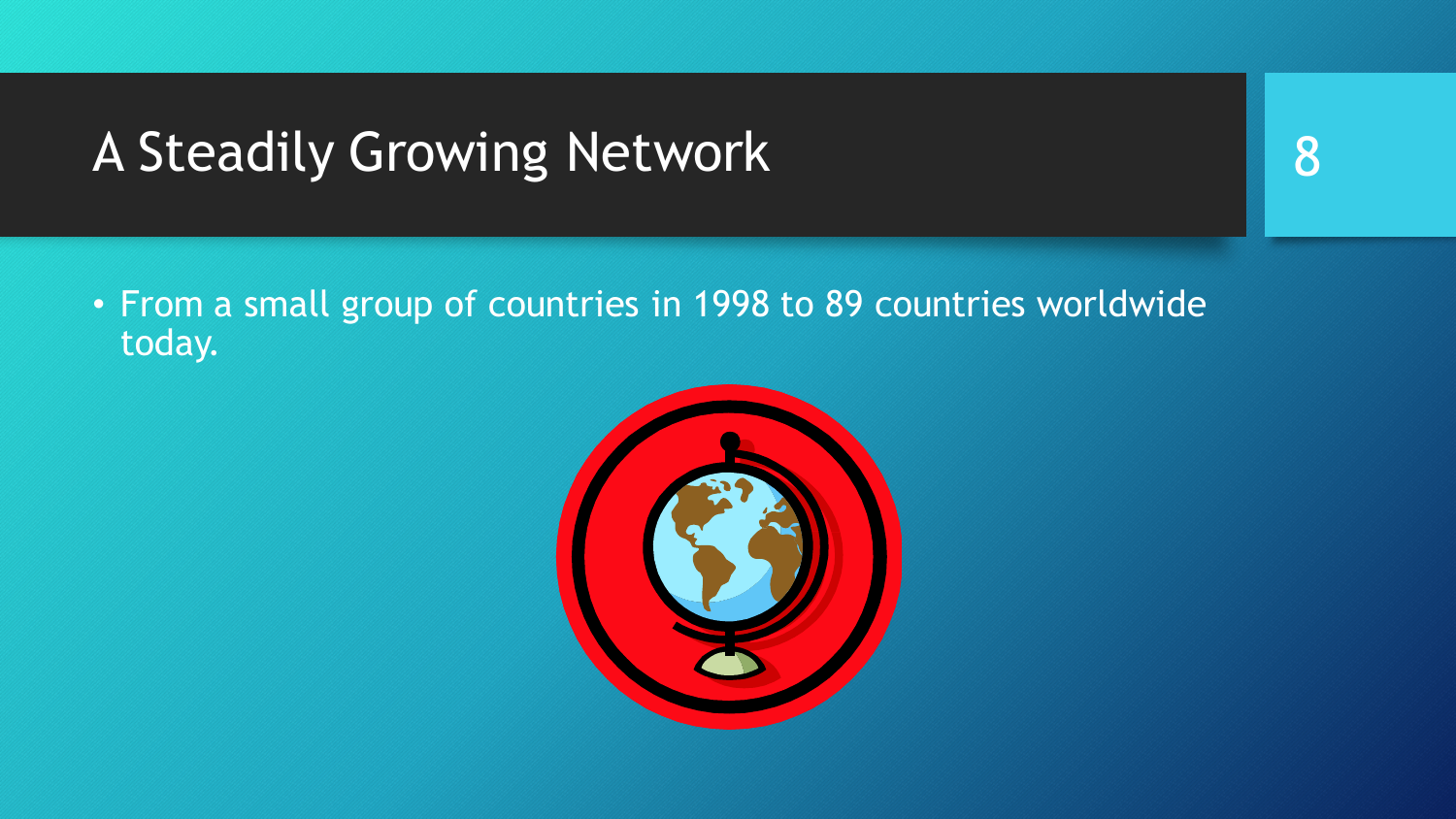#### A Network More Active Than Ever

- As an example in 2020 the United States had received 1281 incoming requests through the 24/7 Network
- The United States had made 719 outgoing requests to other countries in that same time period



9